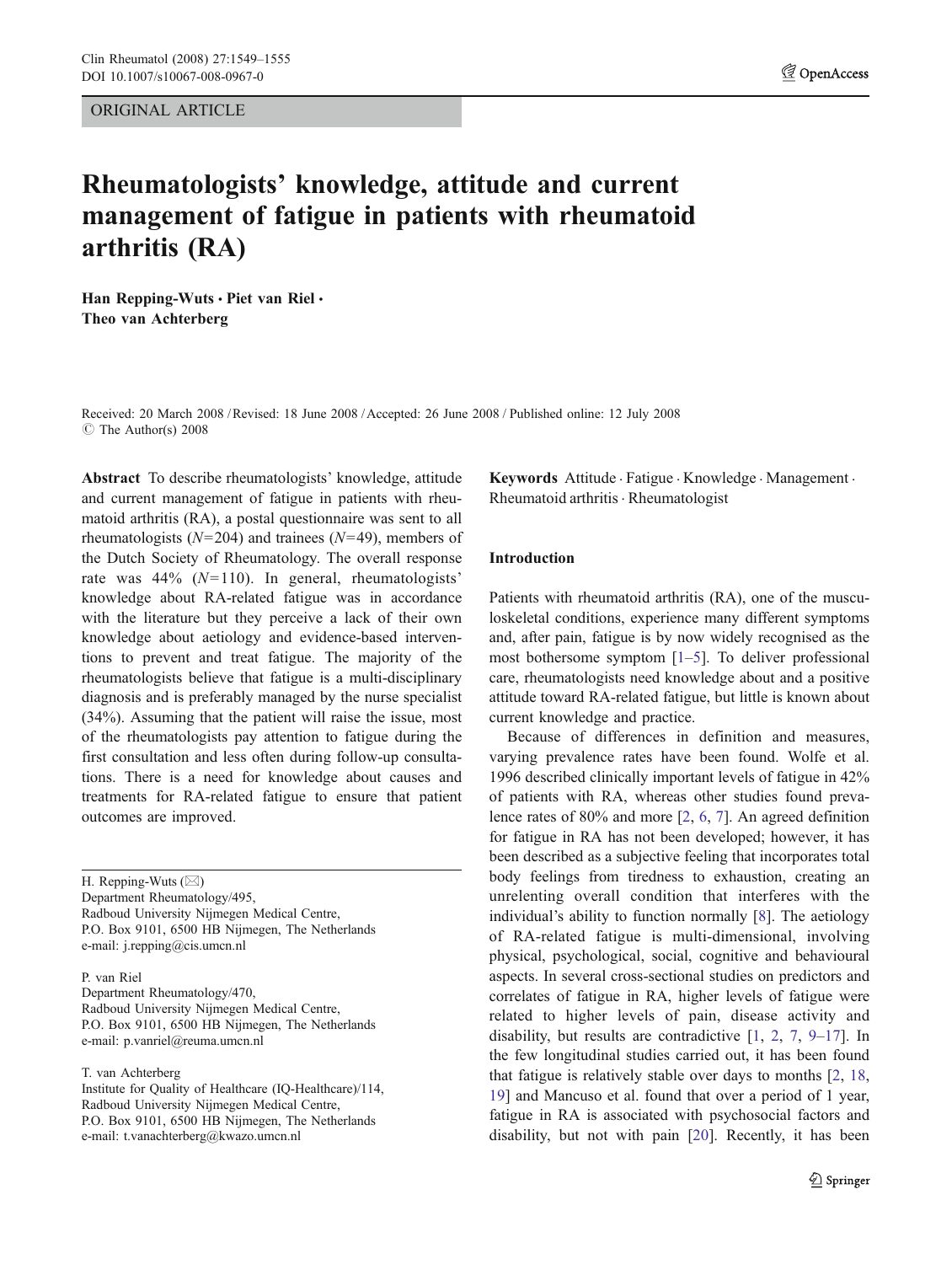found that persistent severe fatigue in RA is predicted by disability and general health [[21\]](#page-6-0). Only a few studies focused on the treatment of fatigue. Cognitive behavioural therapy (CBT), regular exercise and the use of biological therapies seem to be effective; however, more research is needed to prove these findings [[22](#page-6-0)–[25\]](#page-6-0). Qualitative studies on fatigue, as experienced by patients, show that RA fatigue varies in duration and frequency and is different from normal tiredness because it is extreme, often unexpected and most of the time an every day experience [[3,](#page-6-0) [26](#page-6-0), [27\]](#page-6-0). The consequences of fatigue for RA patients are physical, emotional, social and cognitive [\[28](#page-6-0)]; therefore, they use self-management strategies but with limited success [\[3](#page-6-0)].

Most patients do not explicitly discuss fatigue with their healthcare professionals because they feel it is dismissed and they think that nothing can be done, as it is part of the disease and they manage fatigue by "trial and error" [\[3](#page-6-0), [26](#page-6-0)]. Moreover, patients mentioned that the advice they received was not always suitable to carry out [\[26](#page-6-0)].

Musculoskeletal conditions are the most common cause of severe long-term pain and physical disability and have a large impact on health-related quality of life. There are a lot of studies about the relationship between doctor–patient communication and patients satisfaction or quality of care. However, only a few studies have been conducted in patients with rheumatic diseases. Hewlett conducted a review of the available evidence in relation to patient and physician views about outcomes in arthritis. She found considerable variation between the two perspectives (physician's and patient's) and suggested that the personal meaning and individual impact of outcomes are important for patients and should be incorporated in assessments [[29\]](#page-6-0).

However, for attitude and knowledge related to quality of care, there is a lack of literature. Moreover, undergraduate education in rheumatology is underdeveloped in most of the universities worldwide and does not get the attention it deserves [[30](#page-6-0)]. The International League of Associations for Rheumatology launched the Undergraduate Medical Education in Rheumatology 2000 (UMER 2000) project with fundamental concepts. The first is to convince medical faculties and schools educating health professionals worldwide that skills in examination, a knowledge of management of musculoskeletal diseases and a positive attitude to disability are the basis of good medical practice [[31](#page-6-0)].

A search of the literature (Medline and Cinahl, 1985– 2007) revealed two studies on nurses' knowledge and attitude towards fatigue in cancer patients, a study of Miller and Kearny and a study of Vogelzang et al. [\[32](#page-6-0), [33\]](#page-6-0). They confirmed the high prevalence of cancer-related fatigue, the underestimation of fatigue incidence by nurses, poor knowledge and practice regarding fatigue assessment and management and poor fatigue communication. To date, no studies were found about the knowledge, attitude and current care for fatigue in RA patients.

Identifying ways to reduce fatigue and improve quality of life for RA patients are important. To improve selfmanagement strategies for fatigue in RA patients, a thorough understanding of healthcare professionals' perception of fatigue is necessary. However, no research has been carried out into rheumatologists' knowledge about and attitude towards RA-related fatigue and the way rheumatologists help patient to manage fatigue.

# Study aims

To describe knowledge, attitude and current management of fatigue in RA patients by Dutch rheumatologists.

### Materials and methods

Setting and sample

The study was performed in the Netherlands. All rheumatologists  $(N=204)$  and trainees  $(N=49)$ , members of the Dutch Society for Rheumatology, were invited to fill out a written questionnaire.

#### Research design

A search of the literature (Medline and Cinahl, 1985–2006) revealed only one nurses' knowledge and attitude questionnaire, which was in cancer-related fatigue [\[32](#page-6-0)]. In the study of Miller, the questionnaire was tested by a number of health professional groups, such as medical staff, nursing staff, rehabilitation and social workers. Based on the differences between causes and treatment of fatigue in cancer patients and RA patients, this published 25-item US questionnaire was adapted for RA-related fatigue by HR. Pre-testing was conducted with doctors and nurses in Rheumatology in the Netherlands in order to determine relevance and appropriate style of question wording, as well as general appearance and acceptability of the overall questionnaire. Only small changes were made. For questions about current RA fatigue management practices, we used the topic list of the qualitative studies by Hewlett et al. and Repping-Wuts et al. [\[3](#page-6-0), [26\]](#page-6-0). For knowledge of the causes of RA fatigue, the questions were based on results from published studies [[3,](#page-6-0) [7](#page-6-0), [11,](#page-6-0) [21\]](#page-6-0). Because of a lack of literature for attitude in RA, the researcher (HR) proposed the questions on attitude, based on qualitative patient reports [\[3](#page-6-0), [26](#page-6-0)]. This resulted in a slightly longer questionnaire of 38 questions: 16 items for knowledge, 10 items for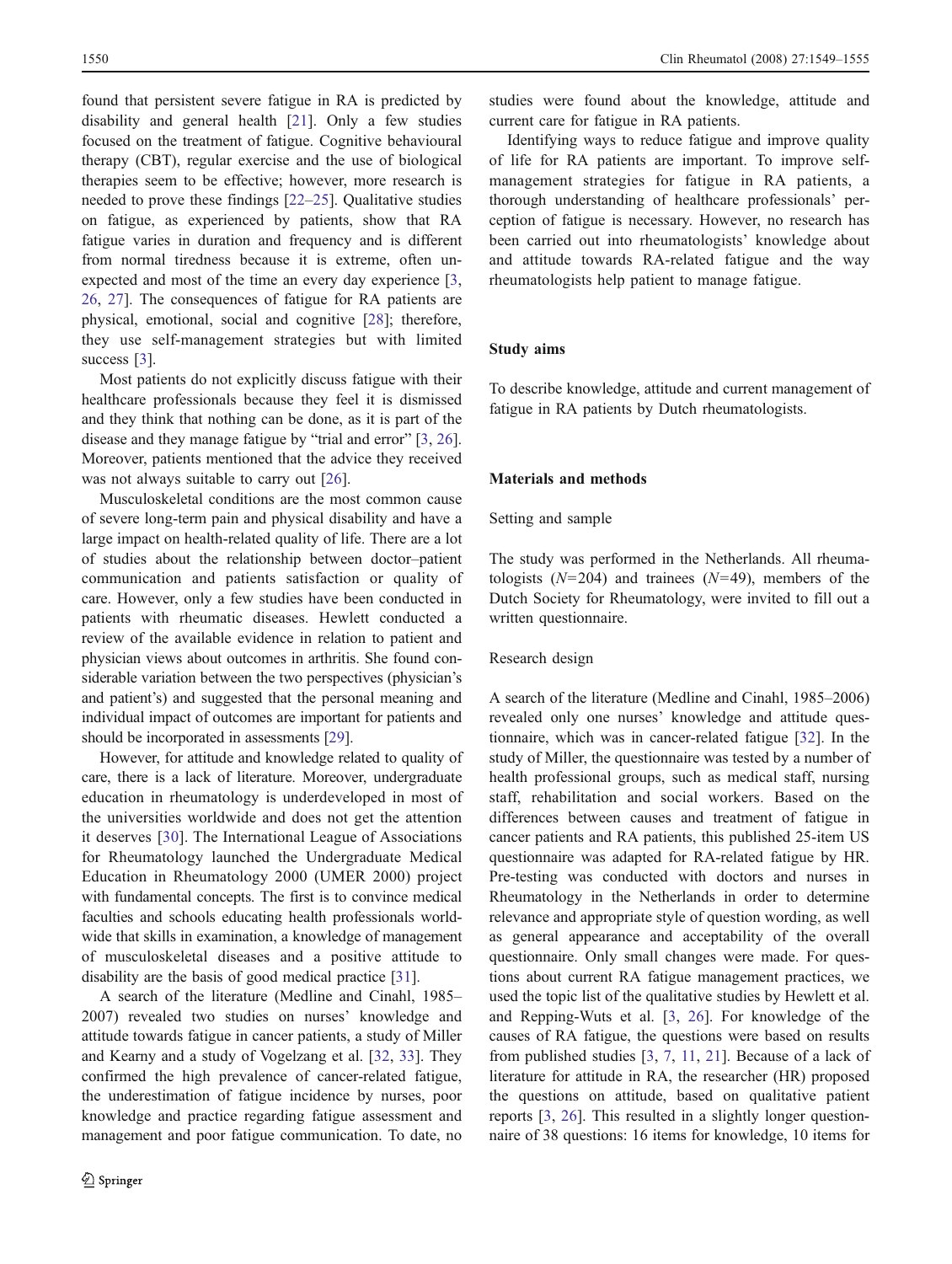attitude and 12 items for current care. Eleven questions on demographic data were requested separately.

Following the cancer questionnaire, the majority of questions were closed and a few were open-ended (questionnaire available from the authors on request). As patients were not involved in the study, ethics approval from a certified medical ethics committee was not necessary.

# Data collection

An invitation to participate was sent to all rheumatologists and trainees, with an information sheet, anonymous questionnaire and reply-paid envelope. Respondents were given 2 weeks in which to return the questionnaire. Return of the questionnaire was considered as consent to participate. A second mailing was sent after 3 weeks. For those who returned the questionnaire, this was a 'thank you' and for non-responders, a repeated request to fill out the questionnaire.

#### Data analysis

All data were entered into the software program SPSS 14.0 and analysed descriptively. All open-ended questions were coded afterwards and entered in SPSS for analysis. For the analysis, six-point scales' questions were converted to a two-point scale with on the one hand 'always' and 'most of the time' and on the other hand 'sometimes', 'occasionally', 'rarely' and 'never'. Where more than 5% of data were missing, this was separately reported.

#### **Results**

#### Demographics

For the total group, the response was 44%, 93 rheumatologists (46%) and 17 trainees (35%). Half of the responding rheumatologists were males and half were females. The mean age was 47 (standard deviation (SD) 9.4; range 25– 67 years). Most of the rheumatologists worked in a general hospital (57%). Others worked in an academic hospital (35%) or in a home care institute (8%). On average, rheumatologists took care of 108 RA patients each month (range 10–400). The practical experience in caring for RA patients ranged from 3 months to 32 years with a mean of 15 years. Responding rheumatologists did not differ from the total group of rheumatologists working in the Netherlands as the main age of the total group was 45 (SD 9.4; range 28–67 years), 47% was female and 53% was male and 34% of the total group was working in an academic hospital.

#### Knowledge

In general, for knowledge, attitude and current management, no significant differences were found between rheumatologists and trainees. The mean percentage of RA patients with fatigue, as rated by all respondents was 54% (SD 21.6, range 10–100%). Two thirds of the total group reported a lack of their own knowledge about RA related fatigue, and received fatigue training is limited (Table [1\)](#page-3-0). Rheumatologists had a need for knowledge about prevention, the aetiology of fatigue and evidence-based interventions and agreed that more information was welcome.

Almost all rheumatologists believed that patients discuss their fatigue with the nurse specialist (96%) or the rheumatologist (70%). Most of the rheumatologists (94%) think that RA patients have a need for information, especially written information as in a leaflet with advice on how to deal with fatigue and more knowledge about the causes of fatigue and the relationship between fatigue and RA.

According to the rheumatologists, the most frequently mentioned causes of fatigue by patients would be (1) the disease, (2) medication and pain and (3) sleep problems. Most rheumatologists agreed that a low haemoglobin, depression and inflammatory activity would not always be related to fatigue and that getting a good night sleep or a controlled disease activity are not effective interventions for RA fatigue. Almost all rheumatologists reported that patients' complaints of fatigue are often not believed or understood by family members (84%) and by healthcare professionals (62%; Table [1](#page-3-0)). Trainees tend to rate there knowledge about RA fatigue lower than rheumatologists did.

#### Attitude

Only seven respondents reported the use of an assessment instrument for fatigue although 56% would like to use one, some with the restriction that therapeutic consequences should be added (Table [2\)](#page-3-0). According to rheumatologists, fatigue is a multi-disciplinary diagnosis (57%) and not a specific nursing or medical diagnosis and they prefer treatment of fatigue by the nurse specialist (34%) compared to a rheumatologist  $(11\%)$  or a psychologist  $(3\%)$ . Lack of effective treatment options for RA-related fatigue did not prevent rheumatologists from asking a patient about fatigue. Trainees tend to believe more than rheumatologists did that fatigue should be treated by nurses.

#### Current care

Questions addressing current care were divided according to the specific themes they addressed, namely management and communication.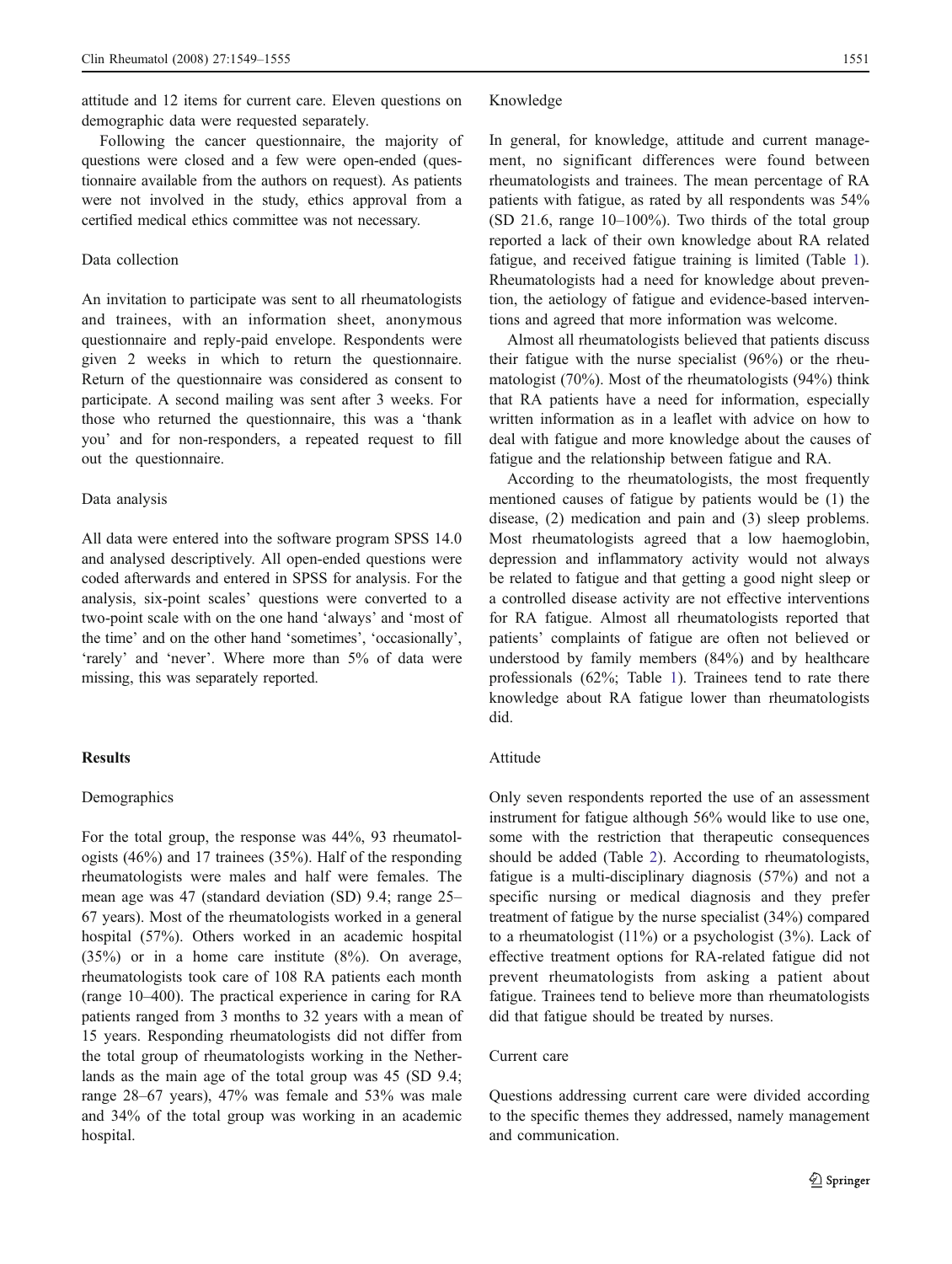### <span id="page-3-0"></span>**Table 1** Knowledge of RA-related fatigue  $(N=110)$

|                                                                             | Yes                      | Yes                         | $\boldsymbol{P}$     | References |                    |
|-----------------------------------------------------------------------------|--------------------------|-----------------------------|----------------------|------------|--------------------|
|                                                                             | Total group<br>$(N=110)$ | Rheumatologists<br>$(N=93)$ | Trainees<br>$(N=17)$ |            |                    |
| Do you have enough knowledge about RA related fatigue?                      | 38                       | 43                          | 19                   | <b>NS</b>  |                    |
| Fatigue as experienced by RA patients is stable during the day <sup>a</sup> | 26                       | 29                          | 18                   | NS.        | [2, 18, 19]        |
| Do RA patients discuss their fatigue with the nurse specialist?             | 96                       | 98                          | 100                  | NS.        | [3, 21]            |
| Do RA patients discuss their fatigue with the rheumatologist?               | 70                       | 70                          | 82                   | NS.        | [3, 21]            |
| Do RA patients have a need for information about fatigue?                   | 94                       | 96                          | 100                  | NS.        | [21]               |
| Fatigue is always an insoluble problem                                      | 6                        | 7                           | 6                    | NS.        | $[22]$             |
| Fatigue is always a problem for RA patients                                 | 27                       | 30                          | 12                   | <b>NS</b>  | [23, 27]           |
| After pain, fatigue is the most bothersome symptom in RA                    | 64                       | 68                          | 65                   | NS.        | $[3]$              |
| An abnormal low Hb level always goes together with fatigue                  | 2                        | 2                           | $\left($             | NS.        | $\lceil 21 \rceil$ |
| Simply getting a good night's sleep will always resolve fatigue             | 2                        | $\mathfrak{2}$              | $\Omega$             | NS.        | [3, 21]            |
| RA patients complaining of fatigue must be depressed                        | 5                        | 4                           | 6                    | NS.        | $[17]$             |
| Fatigue is always the result of inflammatory activity in RA                 | 12                       | 12                          | 12                   | <b>NS</b>  | [21]               |
| If you control disease activity, patient will not become fatigued           | 12                       | 12                          | 12                   | NS.        | [1, 2, 6, 7]       |
| Patient's fatigue often not believed or understood by family                | 84                       | 86                          | 88                   | NS.        | $[3]$              |
| Patient's fatigue often not believed/understood by professionals            | 62                       | 63                          | 65                   | <b>NS</b>  | $\lceil 3 \rceil$  |
| RA patients have the same type of fatigue as healthy individuals            | 4                        | 7                           | 19                   | <b>NS</b>  | [3, 21]            |

Values are percentages

NS Not significant<br><sup>a</sup> Seven percent is missing

# Management

The results demonstrate that the majority of rheumatologists appreciate the importance of managing a patient's fatigue, with 93% of respondents indicating that fatigue should still be considered a problem for patients even if pain is successfully resolved (Table 2). According to rheumatologists, nurse specialists help patients with their fatigue followed by physiotherapists and occupational therapists, and five rheumatologists think that nobody helps the patients with fatigue. Forty-five percent of the rheumatologists do not refer patients on to other disciplines for the treatment of fatigue (Tables [3](#page-4-0) and [4\)](#page-4-0), but when they do, this is mostly to the nurse specialist (38%), the physiotherapist

#### **Table 2** Attitude to RA-related fatigue  $(N=110)$

| <b>Ouestions</b>                                                                                                    | Yes                      | <b>Yes</b>                  |                      | P    |
|---------------------------------------------------------------------------------------------------------------------|--------------------------|-----------------------------|----------------------|------|
|                                                                                                                     | Total group<br>$(N=110)$ | Rheumatologists<br>$(N=93)$ | Trainees<br>$(N=17)$ |      |
| Would you like to use an assessment instrument for fatigue?                                                         | 56                       | 58                          | 60                   | NS.  |
| Fatigue is always a nursing diagnosis                                                                               |                          |                             | $\Omega$             | NS.  |
| Fatigue is always a medical diagnosis                                                                               |                          |                             | $\theta$             | NS.  |
| Fatigue is always a multi-disciplinary diagnosis                                                                    | 57                       | 54                          | 77                   | NS.  |
| Preferably, fatigue should be treated by the rheumatologist                                                         |                          | 12                          | 6                    | NS.  |
| Preferably, fatigue should be treated by the nurse                                                                  | 34                       | 31                          | 63                   | 0.01 |
| Patient with fatigue should always be referred to a psychologist                                                    | 3                        |                             | 6                    | NS.  |
| After successfully treating a patient's pain, the patient should be<br>grateful that he/she only has fatigue        | 4                        | 6                           | $\Omega$             | NS.  |
| As fatigue is a subjective symptom it cannot be measured                                                            | 17                       | 18                          | 18                   | NS.  |
| Because there is no effective treatment for fatigue in RA patients, it is<br>better not to ask the patient about it | 4                        | 5                           | $\Omega$             | NS.  |

Values are percentages

NS Not significant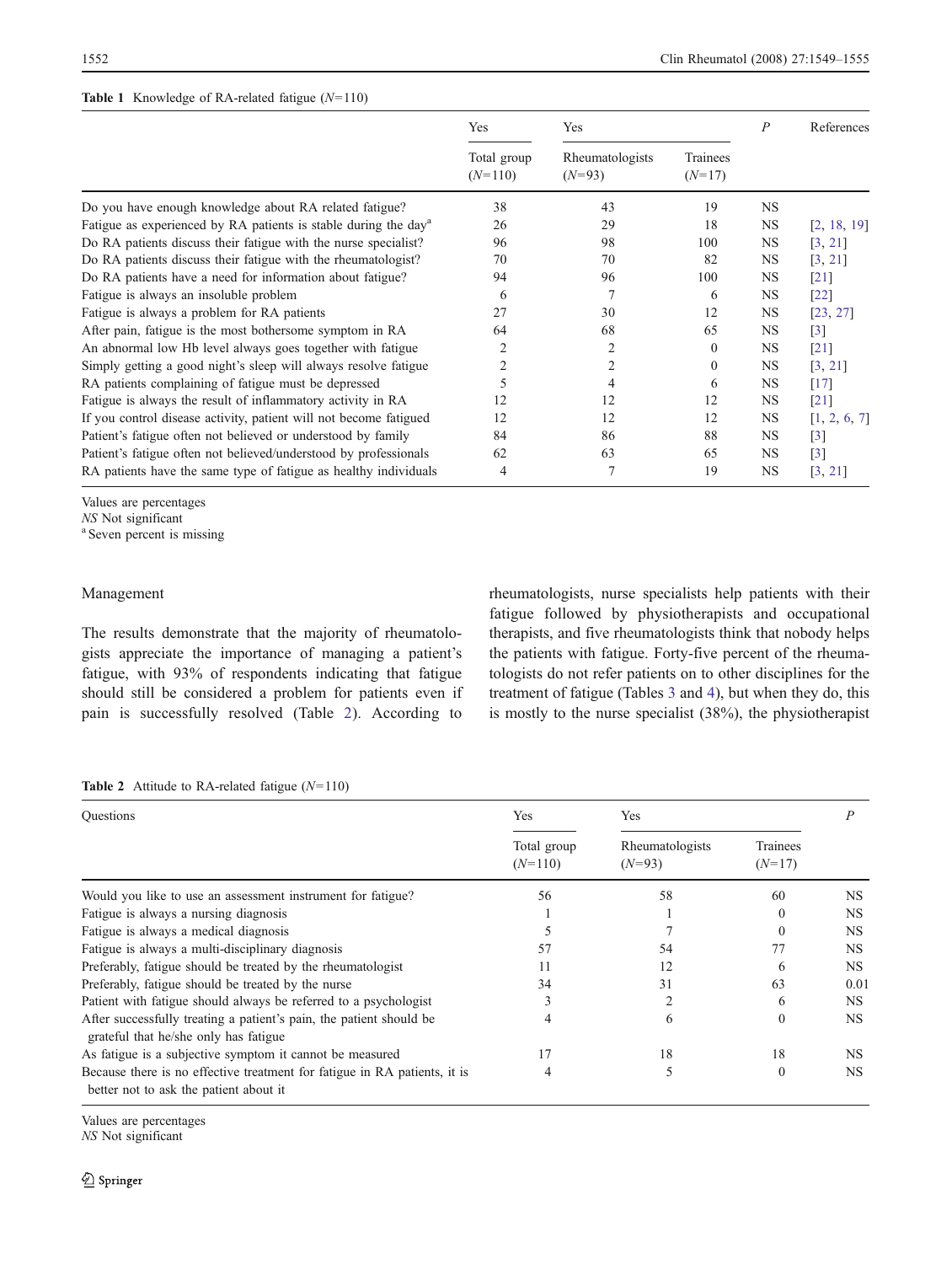#### <span id="page-4-0"></span>Table 3 Current management of RA-related fatigue  $(N=110)$

| <b>Ouestions</b>                                                                      | Always, most of the time |                             |                      |      |
|---------------------------------------------------------------------------------------|--------------------------|-----------------------------|----------------------|------|
|                                                                                       | Total group<br>$(N=110)$ | Rheumatologists<br>$(N=93)$ | Trainees<br>$(N=17)$ |      |
| Do you pay attention to fatigue in your current care for RA patients?                 | 47                       | 48                          | 41                   | NS.  |
| Is fatigue a topic of conversation in your first consultation with an RA patient?     | 72                       | 75                          | 53                   | NS.  |
| Is fatigue a topic of conversation in the following consultations with RA patients?   | 33                       | 34                          | 24                   | NS.  |
| If you ask patients about fatigue, how often do they say it's not a problem?          | 16                       | 13                          | 29                   | NS.  |
| Do other members of the team refer patients to you specifically to help with fatigue? |                          |                             | $\mathbf{0}$         | 0.01 |

Values are percentages

NS Not significant

(31%), the psychologist (19%), the social worker (13%) and the occupational therapist (9%). Improvement of condition (46%) and balance between activity and rest (45%) were the types of advice most frequently given by rheumatologists. Only half of the rheumatologists think that patients follow their advice depending on the individual patient's willingness and possibility to change his attitude or lifestyle. Surprisingly, 35% of the rheumatologists did not respond to the question about patient adherence to advice, believing that patients follow advice sometimes or that they just do not know. Only 64% of the rheumatologists document fatigue and the specific given advices in the patient's record. Rheumatologists believed other advice might help but they did not offer this to the patients. Their advice was variable: from CBT to RA-related advice such as optimise medication and coping or acceptation. Rheumatologists tend to document fatigue more often and refer patients more often to other disciplines to treat fatigue than trainees did.

### Communication

On average, 95% of all rheumatologists attach importance to communicating about fatigue with the patient, despite the ambiguity on effective treatments. However, in current care, only 47% of the rheumatologists pay regular attention to fatigue, with 72% during the first consultation and 33% during the following consultations (Tables 3 and 4). Moreover, 74% of the rheumatologists assume that the patient is the person who usually raises the issue of fatigue and 84% of the rheumatologists recognise that if you ask patients about fatigue, they seldom say it is not a problem.

Almost 70% of the rheumatologists thought that communication about fatigue is poor and only 5% believed that

#### Table 4 Current management of RA-related fatigue  $(N=110)$

| <b>Ouestions</b>                                                                                                                                          | Yes         |                             |                      |            |
|-----------------------------------------------------------------------------------------------------------------------------------------------------------|-------------|-----------------------------|----------------------|------------|
|                                                                                                                                                           | Total group | Rheumatologists<br>$(N=93)$ | Trainees<br>$(N=17)$ |            |
| Do you measure/assess fatigue?                                                                                                                            | 6           | 8                           | $\mathbf{0}$         | <b>NS</b>  |
| Do you think patients follow your advice? <sup>3</sup>                                                                                                    | 52          | 63                          | 41                   | <b>NS</b>  |
| Do you document fatigue and the specific advice you gave the RA patient<br>in the patient's record?                                                       | 60          | 69                          | 35                   | < 0.001    |
| Do you ever refer your patients on for treatment of their fatigue? <sup>b</sup>                                                                           | 30          | 34                          | 12                   | <b>NS</b>  |
| As fatigue is a subjective symptom it cannot be measured                                                                                                  | 17          | 18                          | 18                   | <b>NS</b>  |
| Communication about fatigue between the healthcare provider and the RA<br>patient is generally excellent/good                                             | 31          | 36                          | 6                    | ${}< 0.05$ |
| Healthcare providers place as much emphasis on the treatment of fatigue as<br>they do on other symptoms such as pain or stiffness? (strongly agree/agree) | 5           | 6                           | 6                    | <b>NS</b>  |

Values are percentages<br>
NS Not significant

<sup>b</sup> Twenty-six percent was missing

<sup>&</sup>lt;sup>a</sup> Thirty-five percent was missing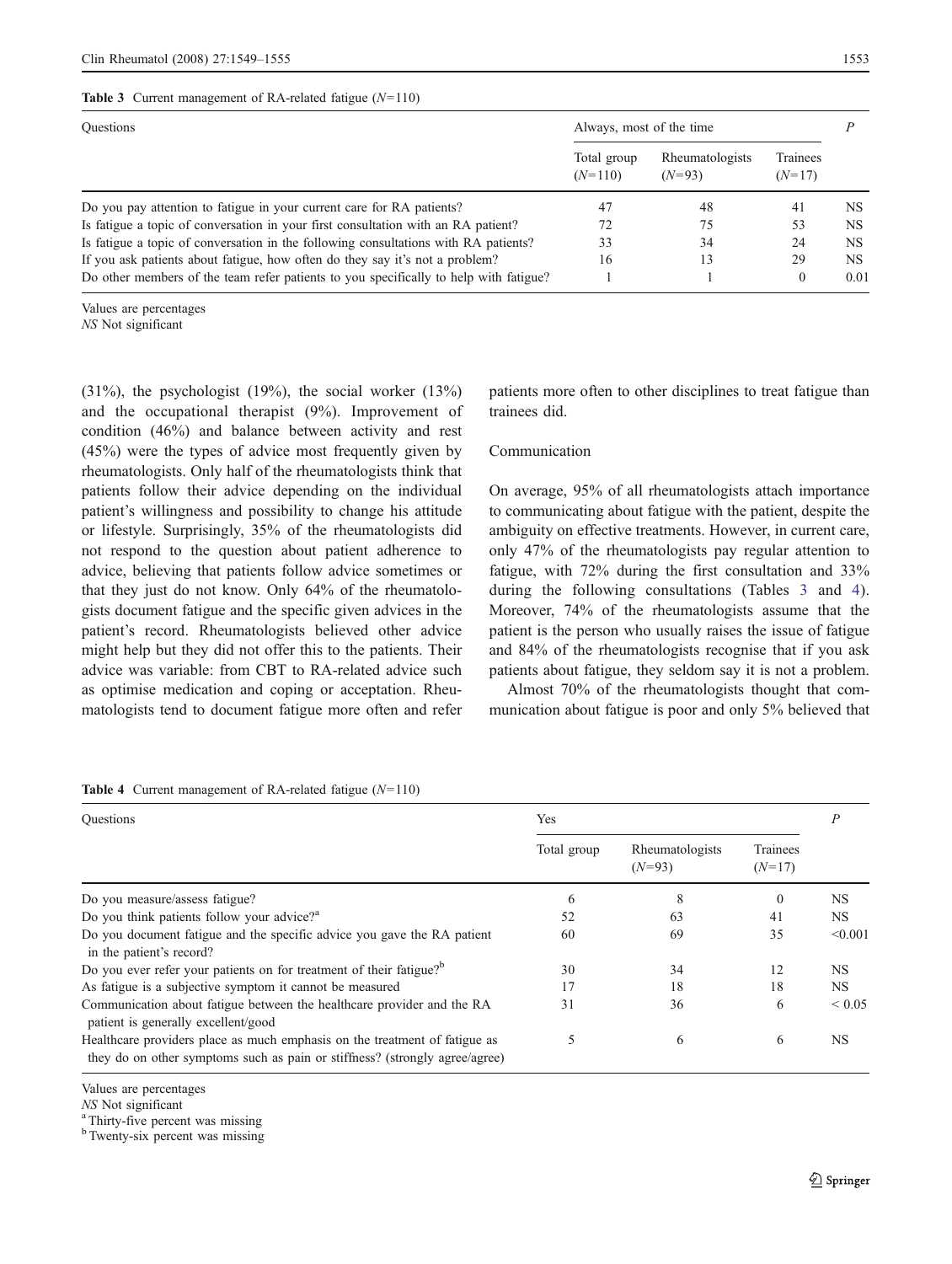healthcare professionals placed as much emphasis on the treatment of fatigue as they do on pain or stiffness. Trainees think that the communication about fatigue is worse than rheumatologists think it is (Tables [3](#page-4-0) and [4\)](#page-4-0).

# **Discussion**

Rheumatologists underestimate RA-related fatigue as 26% of the respondents rate, the percentage of fatigued RA patients below 40% in contrast to rates between 40–80% as found in published studies, and only 65% of all respondents identified fatigue as the most bothersome symptom for RA patients. The majority of rheumatologists are willing to assess and manage fatigue. In contrast to RA patients who explained that they receive support for fatigue by persons in the close circle of family and friends [[26,](#page-6-0) [28\]](#page-6-0), most rheumatologists think that fatigue is ignored by family members. Despite the acknowledgement of poor communication about fatigue and the awareness that if you ask patients about fatigue they seldom deny the symptom, rheumatologists reported that it is the patient rather than the rheumatologist who raises the issue of fatigue during the consultation. However, in qualitative studies [[3,](#page-6-0) [26](#page-6-0)], patients indicated that they seldom discuss fatigue with healthcare professionals, assuming that they have to manage fatigue alone because it is part of the disease. To address this discrepancy in beliefs, further studies have to be performed, to establish whether or not patients or rheumatologists (or neither) raise the issue of fatigue during consultations. In daily practice, rheumatologists should be aware that patients feel supported by family and friends in the close circle, despite their own assumption that these family members do not believe patients' complaints about fatigue [[26,](#page-6-0) [28\]](#page-6-0).

In comparison with the results of qualitative studies, rheumatologists' advices concerning fatigue are mainly active lifestyle to improve physical condition and finding a balance between rest and activities, whilst patients mainly use pacing and rest as effective interventions [\[3](#page-6-0), [26](#page-6-0)]. Only half of the rheumatologists think that the advice given will be followed by patients and this is in accordance with the results of the study of Repping-Wuts et al. in which half of the patients explained that they handle fatigue by 'trial and error'.

Despite the increasing studies on RA-related fatigue, there are no similar studies to compare the strengths and weaknesses of this study. One strength of this study is the access to the majority of rheumatologists in the Netherlands through a professional society. Moreover, this study provides insight in current practice and can be used to develop and implement educational programs on fatigue for rheumatologists and other healthcare professionals once intervention data are available. A second strength is the use of all aspects related to fatigue practices: knowledge, attitude and management. It seems obvious that attitude and practice are closely related, as attitude will affect practice, e.g. rheumatologists, believing that fatigue should preferably be treated by the nurse, will not refer patients on to an other discipline to help the patient cope with fatigue. Besides, knowledge and attitude are also related, e.g. do rheumatologists really know that patients discuss fatigue with their nurse specialist or is it an assumption.

The limitations of our study are the relatively low response rate, although this is normal for postal questionnaires [[34\]](#page-6-0). The knowledge, attitude and practice of the non-responders could be of interest. It could be suggested that non-responders had poor knowledge and attitude and did not include fatigue in current practice, which was reflected in their choice not to fill out the questionnaire. However, no differences were found between non-responders and responders which may suggest that results were reliable for the total group of rheumatologists in the Netherlands. A few significant differences were found between responding rheumatologists and trainees, which might be the result of the small sample size and the amount of variables. As training status is not of influence on current management of RA fatigue, it might be of interest to study other aspects that might be related to attitude, e.g. gender of the doctor or specific patient characteristics.

A second limitation of our study might be the adaptation of a previous questionnaire; the opportunity could have been taken to improve some of the phrasing making it less dogmatic (e.g. fatigue is always the result of inflammatory activity) given that the cause and management of fatigue vary widely between and within patients. Three so very closely related aspects as knowledge, attitude and current care for fatigue need to be communicated between healthcare professionals and also between patients and healthcare professionals, in order to provide the most tailored care for RA patients with fatigue. According to Welsing et al. [[35\]](#page-6-0), the course of disease activity has become milder in recent years, but it has been shown that even in a well-controlled RA population, 40% of the patients have severe fatigue [\[21](#page-6-0)]. Therefore, fatigue is likely to remain a prominent symptom of RA in the future and should be measured in future studies whenever possible [\[36](#page-6-0)].

As knowledge of management of musculoskeletal diseases and a positive attitude to disability are the basis of good medical practice, fatigue should be part of education programmes of healthcare professionals. Moreover, as communication seems to be related to patient satisfaction and quality of care, further studies should be conducted on the communication of fatigue between RA patients and healthcare professionals in daily practice.